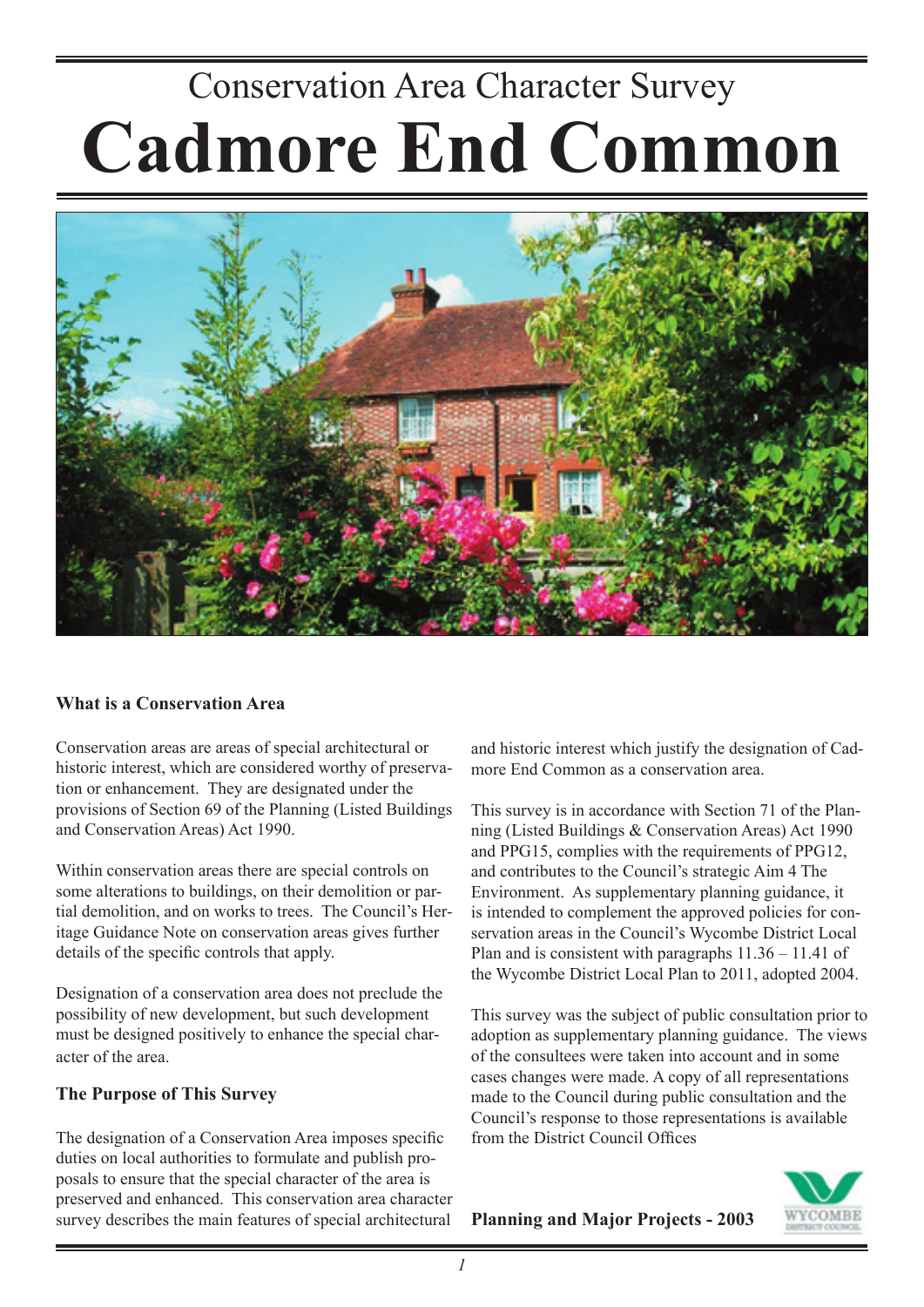## **Context**

The area known as Cadmore End Common is situated in south west Buckinghamshire high in the Chiltern hills. To the west lies the Chilterns scarp rising about 180 metres above the Vale of Oxford, to the east is the village of Lane End, beyond which is the built up area of High Wycombe. The hamlet shares a boundary with Wheeler End Common to its north.

The surrounding landscape is of a type identified in the Landscape Plan for Buckinghamshire as the Incised Dip Slope of the Chilterns. The Chilterns belt runs from Goring in Oxfordshire, through Buckinghamshire, Bedfordshire, and into Hertfordshire, containing some of the highest quality landscape. The hills are formed by an outcrop of chalk which forms a plateau, abruptly terminating to create the dramatic north west face of the Chilterns escarpment. Cadmore End Common also lies within the Green Belt and the Chilterns Area of Outstanding Natural Beauty.

In terms of settlement pattern the hamlet is essentially a very large common around and throughout which are scattered dwellings in isolation and small groups. Subsequent to the completion of the M40 in 1978, the conservation area was severed from Cadmore End and is now accessed from Bolter End Lane, there being no road through the conservation area. The dwellings are accessed via minor tracks and lanes. Some of the oldest buildings in and around the conservation area are farms, many of which have retained some degree of commercial activity. Otherwise its somewhat isolated nature has ensured the hamlet remain small and retail and service activity is found in nearby Cadmore End, Wheeler End Common, and Lane End.

#### **History**

#### **SOCIAL DEVELOPMENT**

Cadmore End, Cadmore End Common and Wheeler End Common would have formed a series of scattered linear settlements with similar physical characteristics and history, shared to some extent with Lane End to the south east. Cadmore End Common and Wheeler End Common are located on the heath land to the north, with the more fertile



agricultural and pastoral land of Cadmore End to the south. Of these three settlements, Cadmore End has the most fully developed written history.

The name Cademere was first noted in the fine rolls of 1235. The origin is "Cada's Boundary" Cada being the name of a person (probably the Saxon Cadahangra) and maere to mean the edge, possibly of a landholding. Cadmore End Manor, originally part of Fingest Manor and situated in a hamlet of the same name, first appeared in the 16th century in the possession of Sir Edward Unton, husband of Ann Countess of Warwick (daughter of the Duke of Somerset who had owned Fingest manor for a while). The manor passed through various hands, eventually coming to Thomas Taylor of Aston Rowant House whose interest passed to Lord Parmoor of Frieth in 1860. The boundaries of the manor are not clear, but it is apparent from the records that Cadmore End was a township, and has been settled for some time. Cadmore End Common is a more dispersed settlement situated on poorer land and may have grown up around small scale brickworking, while Wheeler End Common has connections with the chairmaking industry

These villages and hamlets once lay in Oxfordshire in the Hundred of Lewknor together with the now disappeared settlement of Ackhamstead further to the south. They formed three detached portions of Lewknor Parish, known as Lewknor Uphill and totalled around 2000 acres. These portions were relinquished to Buckinghamshire in 1844 and Cadmore End was made a separate civil parish in 1852. Cadmore End Common was first designated as a conservation area in 1989.

Ecclesiastically Lewknor Uphill, Stokenchurch, and part of Fingest were consolidated into a chapelry in 1851 and in 1896 this ecclesiastical parish was also transferred to Buckinghamshire. The original chantry church for the area, dedicated to St Mary-le-More and known as Moor Chapel, was located at Ackhamstead and had been in existence since 1241. When this church was taken down in 1849 some of the materials were reused to build St Mary le Moor in Cadmore End. The remains of Ackhamstead church can still be seen at Moor Farm two miles to the south of the new church.

There are a number of areas in and around the Chilterns containing patches of silty clay, referred to as 'brick earth', which was used in small–scale local brickmaking. Such brickmaking works existed in Cadmore End Common, where it was the primary industry until 1939 when the clay ran out. Kensham Farm, Sadlers -once a farm - and Huckenden Farm all show signs of having once been connected with brickmaking. One kiln remains, and is a Grade II listed building. Although many other buildings which were associated with the brickworks have disappeared, the wage office still exists and many small ponds dot the common indicating where clay was extracted. This industry is the most likely influence on the growth of the settlement. In addition to the clay pits, residents recall that chalk was also Kensham Farm at the western end of the conservation area extracted from shafts dug on the common. Some of these are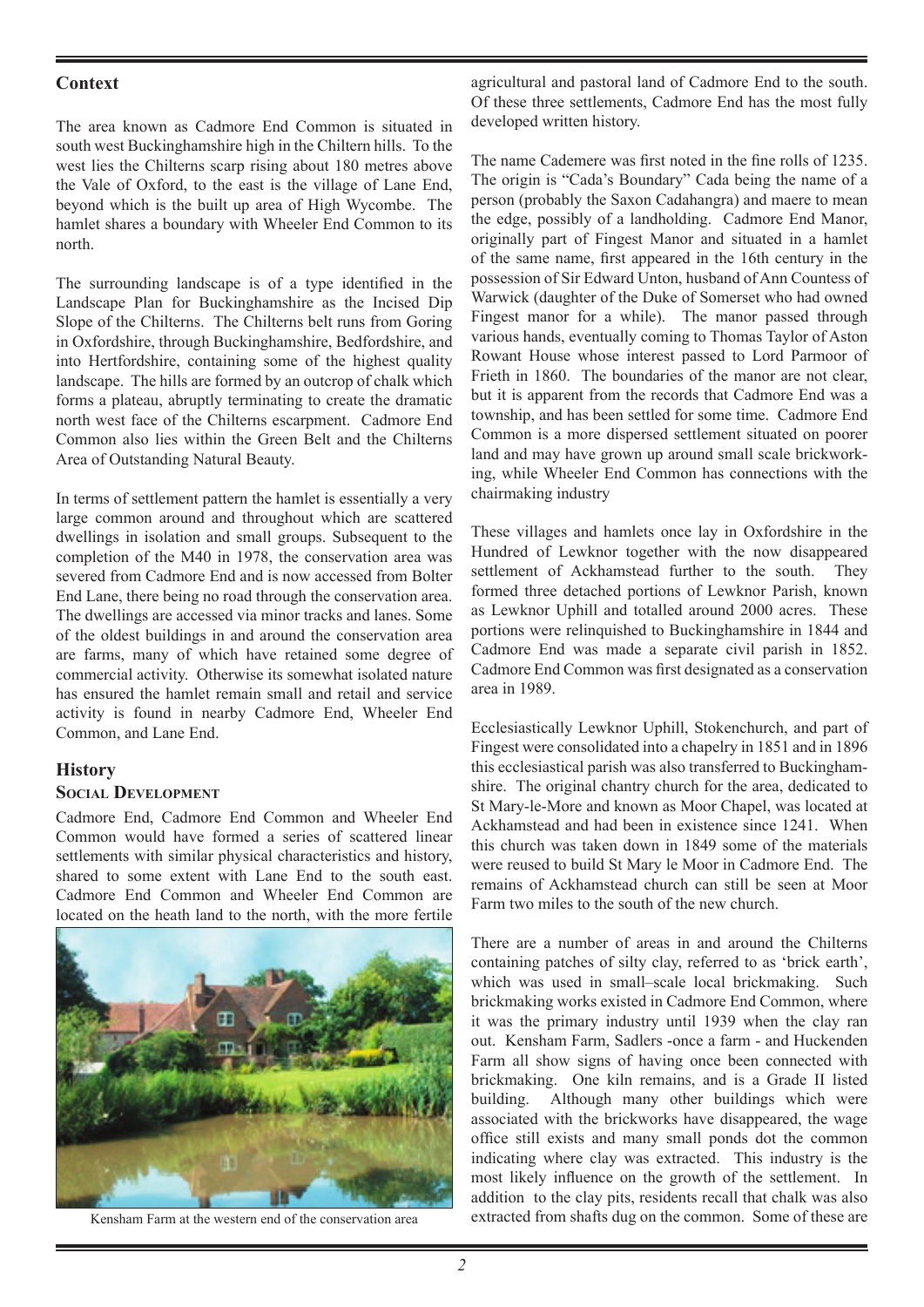

indicated on the map. The grade II listed kiln, remnants of local brickmaking industry

Nearby Wheeler End was home to a group of mummers until the mid 1900s. The word mummer is derived from on old French word meaning 'mask' and refers to the local acting group which travelled to surrounding villages to perform plays in pubs or homes. The Wheeler End Mummers performed in the winter months and rehearsed in the brick kiln at Cadmore End Common

## **PHYSICAL DEVELOPMENT**

Most larger settlements in the Chilterns are located in the valleys, while the plateaux are scattered with woods, heath, grazing land and isolated dwellings and hamlets. Cadmore End Common is made up of a loose group of farmhouses and cottages interspersed throughout the common. The two farmhouses are the oldest structures in the conservation area, dating from the 15th and 16th centuries. Most other buildings are scattered throughout the common representing a pattern of gradual encroachment which took place between the mid 18th to 19th centuries. These cottages are of varying orientation and located on plots of irregular size and shape, many of them in isolated locations, giving the entire conservation area an impression of remoteness.

While surrounding settlements experienced growth from the mid 20th century, Cadmore End Common has remained



Huckenden Farm, with elements ranging from the 16th to the 20th centuries

small and dispersed. Modern buildings are few as compared with older buildings, although their grouping makes them more prominent than is desired. Enhancing the impression of remoteness is the M40 which cut through the area in 1978, severing Cadmore End Common from Cadmore End, leaving the primary access via Bolter End Lane.

## **Archaeological Interest**

There are no scheduled ancient monuments or sites of archaeological interest identified within the conservation area. The hamlet is clearly of a historic nature and in the event of archaeological deposits being found the Council may require archaeological conditions attaching to planning permissions where appropriate, including watching briefs, excavation or similar recording procedures

# **Essential Characteristics**

While Cadmore End Common exhibits some characteristics of Chilterns ridgetop villages, it has no central core of buildings. Rather it consists of a small and very loose collection of dwellings widely interspersed throughout and around the perimeter of the common, with Huckenden Farm and Kensham farm both located at the very edges of the conservation area. Minor tracks lead to isolated groups of dwellings or individual cottages. Plots are of various size and shape, but orientation of buildings is primarily to the south

While at one time it was the dwellings which encroached upon the common, the situation is now almost reversed and the impression is that the common, which has in recent years become scrubbed and wooded through disuse, is slowly encroaching upon the dwellings and almost no cleared areas of common remain. It is somewhat surprising to come upon a small cottage isolated in the centre of the woods, with only a hedgerow or rail fence preventing it from becoming completely engulfed by trees. The impression of heavy tree cover is therefore a primary characteristic of the conservation area. The defining characteristics of the built form are considered to be irregularity of siting and plot sizes, isolation of buildings from one another, and use of local materials consisting primarily of brick and flint.

There is one important grouping within Cadmore End Common associated with the remaining brickworks to the western end of the conservation area. The cottages form a very loose grouping around the kiln, accessed via narrow tracks and largely hidden from casual view by hedges and trees. This group is not distinguished from other significant buildings through materials, scale, or style, but rather by association with each other - which is relatively close for Cadmore End Common - and with the brick kiln.

# **Architectural Character and Quality of Buildings**

Buildings in Cadmore End Common range from older farm complexes and cottages to modern detached homes. The oldest buildings are listed and include the original farms and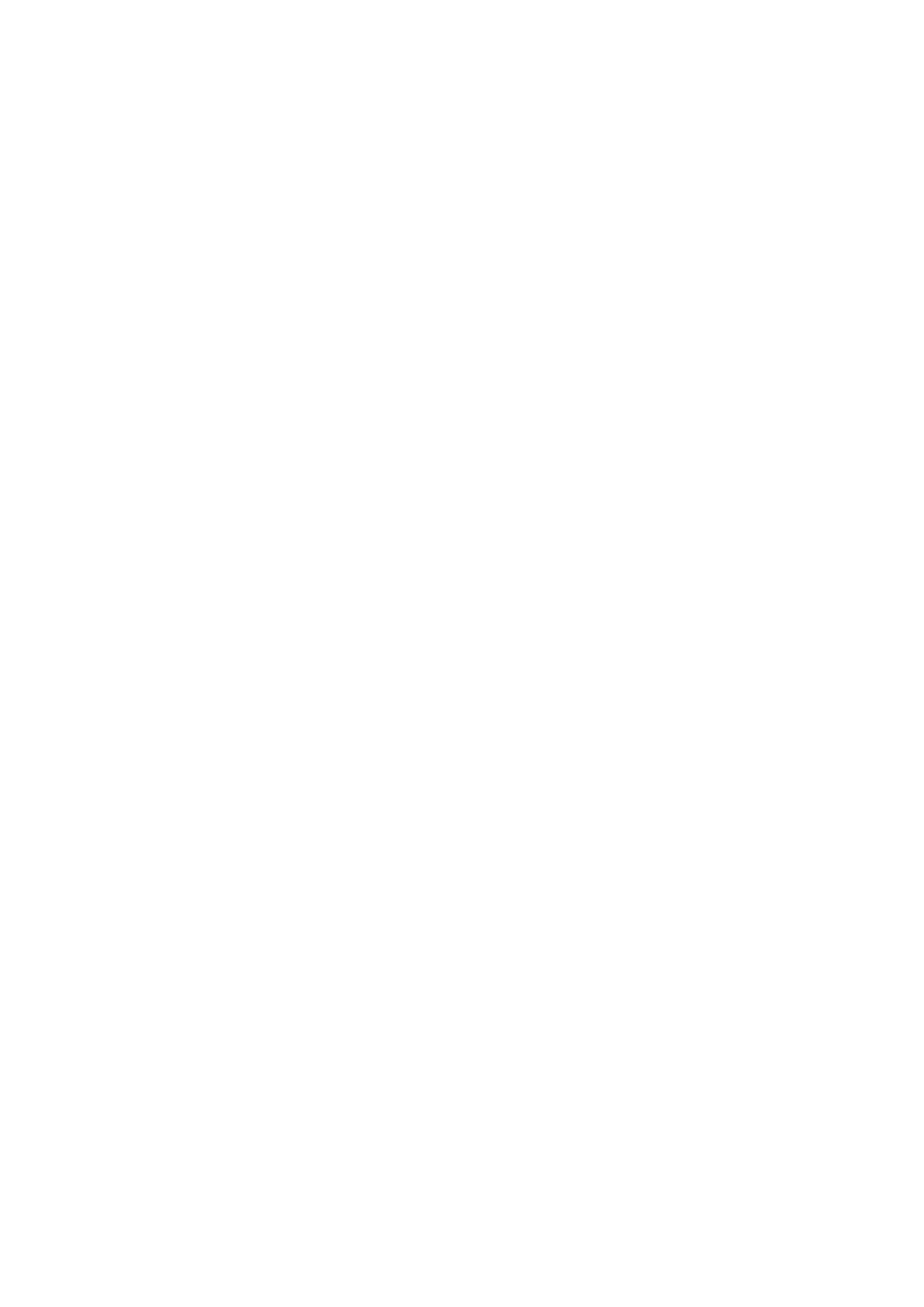

Kiln Cottage, one of a number of buildings clustered around the kiln Kilnwood, built in the mid 17th -18th centuries

associated outbuildings, and those buildings associated with the early brickmaking industry. These buildings represent the early origins of the conservation area around which subsequent development scattered.

## **SMALL COTTAGES GRADE II LISTED**

**Kiln Cottage** was built around 1830 of brick and flint with a dog-tooth eaves course and wooden casements.

**Kilnwood** is a mid 17th - 18th century building of brick and flint with whitewashed render over and timber trusses in the gables.

**The Kiln** was built around 1830 and was used for firing tiles until 1939 when the local clay was exhausted, although it may also have been closed at the outbreak of WWII when updraught kilns were closed to prevent use as targets by enemy bombers. It is a brick structure with a shallow dome and a central round chimney.

**Kensham Farmhouse** is a 15th century farmhouse altered in the 16th century and with extensions dating from the 16th to 17th century and from the 20th century. One storey and attic, it is built mostly of brick, some vitrified, some flint and some timber framing. A band course separates the ground and attic floors and chimney shafts are set on the diagonal.

**Huckenden Farmhouse** is a late 16th to early 17th century building with additions from various periods. It ranges from one to two storeys and is of brick and flint, with some timber framing with brick infill to the rear gable and wall. It has dentil eaves and 20th century leaded casements. The Barn was built in the late 17th to early 18th century of timber frame and weatherboard on a brick and flint plinth.

#### **SOME OTHER SIGNIFICANT BUILDINGS**

Other significant buildings include those unlisted buildings in the Kiln Grouping including the **Wage Office**, **Holland Bank**, and **Bakers Barn**. Additional significant buildings are scattered throughout the conservation area and include the **Barns** associated with Kensham Farmhouse, **Cherry Tree Cottage**, **Cumberland Cottage**, **Saddlers Cottage**, **Flint Cottage**, **Prospect Place, Well Cottage**, **Huckenden Holly,**



#### and **Briar Cottage**.

Characteristic of listed and other significant buildings within Cadmore End Common are brick and flint construction, 1½ to 2 storey height, and gabled or hipped tile roofs punctuated by corbeled chimneys. Some properties have dentils or small gabled dormers at the eaves. Detailing is provided primarily through pattern of brick dressings against flint or use of vitrified brick, although some structures have been rendered and whitewashed. Windows are painted wood casements. Use of weatherboarding is minimal, found on Bakers Barn, an extension to Huckenden Farm and on Huckenden Farm Barn.

The remaining buildings within the conservation area are generally marked by modern brickwork and greater height, typically with hipped roofs, concrete roof tiles, and smaller chimneys. The windows are typically much larger, some set in two storey window bays, and there is greater use of hanging tile.

#### **Materials**

The Landscape Plan for Buckinghamshire characterises the soil around Wheeler End Common as pebbly clay and sand clay with flints, all of which were utilised as construction materials in the hamlet. Considering the local brick industry it is unsurprising that brick, used in combination with flint,



The wage office, an unlisted but significant element of the Kiln grouping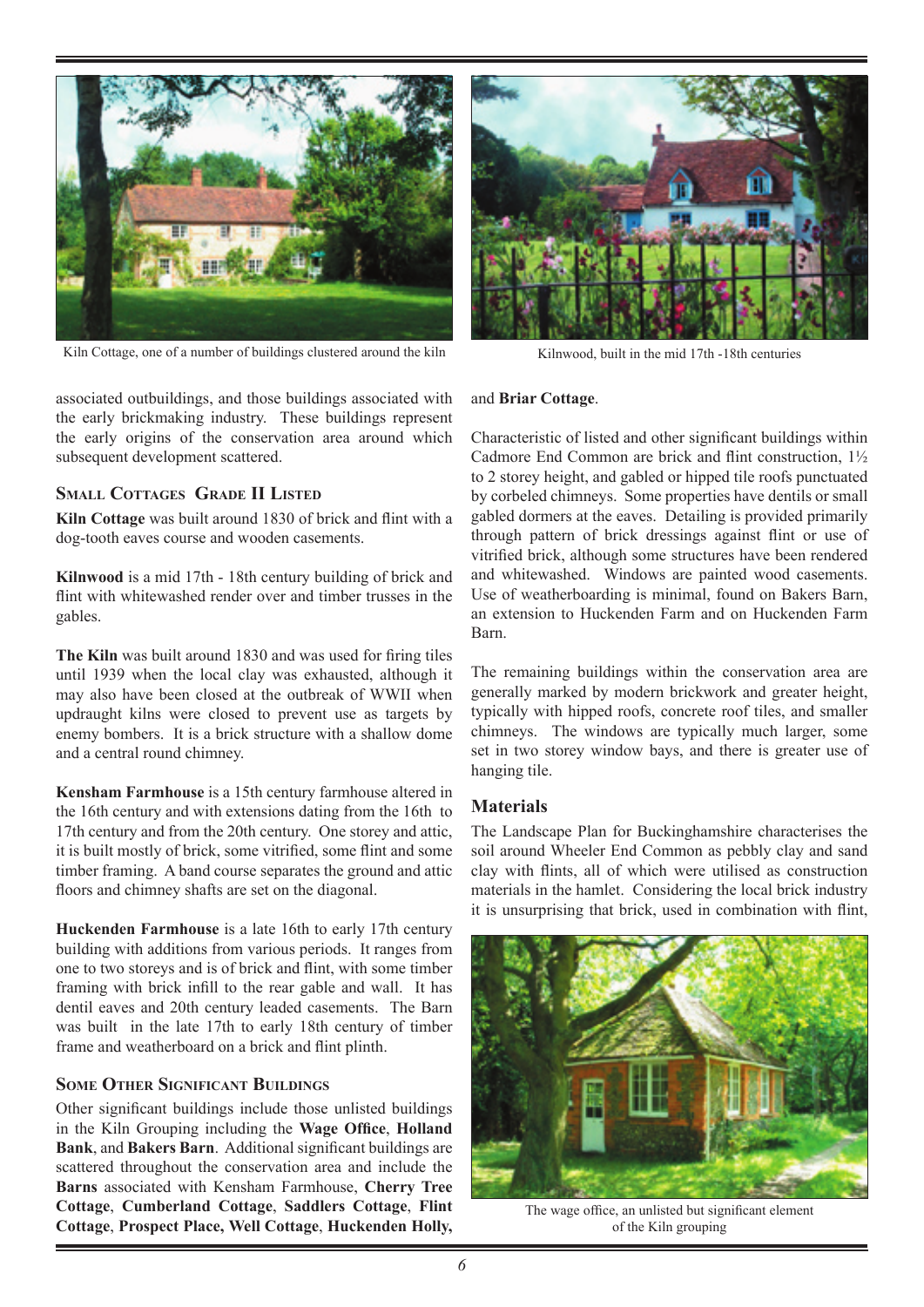

Cherry Tree Cottage, now almost completely engulfed by trees Cumberland Cottage



is the most common building material for the significant buildings. Bricks are traditional Bucks red colour, with some use of vitrified brick. Roofs are plain tile and windows are almost entirely wood casements, some with leaded muntins, set in cambered openings. Such simple local materials combined with minimal architectural detailing emphasises the rural nature of the hamlet. Modern buildings in the conservation area are characterised by materials such as modern brick and hanging tile, concrete tile roofs and PVCu windows, most of which are no longer considered appropriate in conservation area terms. Boundaries are generally delineated by hedges with wood gates, some with modern brick piers. In some ways at odds with such a rural location, there is one iron rail fence and a number of iron gates which might normally be more at home in an urban setting. These may have been made locally and a number of them are located in the grouping associated with the kiln, lending it further distinction.

#### **Trees and Vegetation**

Tree cover is around 20-26% in the Chilterns Dip Slope however tree cover in Cadmore End Common is significantly more. Unlike Cadmore End or Wheeler End Common, Cadmore End Common is almost entirely wooded. Over the years much of the common land has become covered with wood and scrub as occurs when such areas are left ungrazed, with only a relatively small space in the centre



Kilnwood's wright-iron gate, one of a number in the area

remaining clear. In many cases the wooded growth appears on the verge of overwhelming the dwellings, to be held at bay only by hedges or iron rail fencing. Kiln Wood Registered Ancient Woodlands lies at the western edge of the conservation area.

The greater contribution made by trees is therefore primarily as part of a group rather than as individuals, although some individually significant trees are indicated on the map.

Regardless, all trees in conservation areas are afforded special protection.

Surrounded by so much growth, hedges also do not have so immediate a visual impact on the conservation area as they might otherwise, however there are a few which may be regarded as significant, some of which are indicated on the map.

#### **Open Space**

As has been commented upon previously, there is very little open space within the conservation area. With the exception of a small field at the east along Bolter End Lane, the open space that does exist is visible from footpaths and is surrounded completely by woodland and scrub.

#### **Settings and Views**

Views within and out of the conservation area are obviously restricted by heavy tree cover and generally tend to be more intimate, involving the emergence of a built form through the trees from close proximity. Although hidden from view by the tree cover, the constant roar from the M40 motorway, heard from all parts of the conservation area and beyond, clearly announces its close proximity.

### **Opportunities for Enhancement**

One of the primary areas of concern identified by residents in consultation was gradual loss of open areas on the common due to encroachment of trees, shrubs, and bracken. This has effected the flora and fauna found on the common, leading to replacement of Orchids, Heather and other small flowers with bluebells and foxgloves, and diminishing incidence of previously common butterflies and birds. A management plan for an area of common land can be negotiated between the property owner(s) and commoners, and could also be eligible for matching grants. Such a management plan for Cadmore End Common would certainly be viewed favourably.

Another frequently voiced concern was the increase in light pollution, which originates from both the motorway and from individual buildings. This can have a detrimental effect on a rural area and consideration should be given to the impact of lighting on the conservation area when determining planning applications.